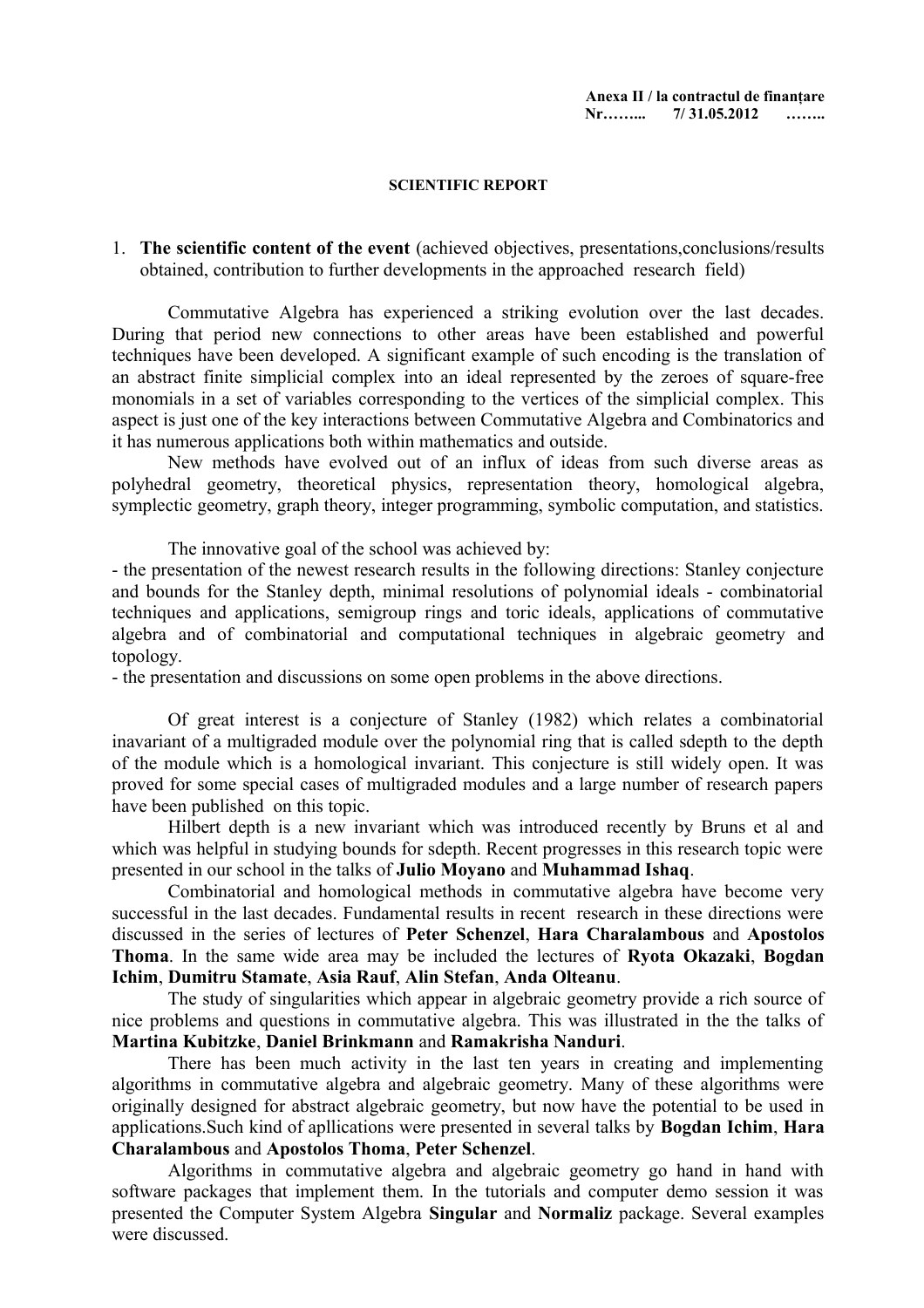The above attractive topics, where algebraic, geometric, homological, and combinatorial tools are combined, have been presented in our school. Many questions remain open and are possible subjects for further research. Some of them were discussed in the special session on open questions.

The school has gathered together high level experts in commutative algebra, computer algebra, homological algebra, and from related fields as well (algebraic geometry, topology, etc). The school introduced Romanian students and young researchers to combinatorial commutative and computational algebra and enabeled them with the required knowledge for doing significant research in this area of mathematics. The project brought together theoreticians and practitioners interested in the development of homological and combinatorial methods in commutative algebra. On the other hand, the presentations and the computer demos together with the discussing sessions organized in addition to the program of the talks enabled all the participants, especially the students, to use these methods in their research.

Beyond the scientific profit in the benefit of the participants, one important merit of the project was that it offered to the young researchers the opportunity to create strong connections with one another, with the leading scientists and would foster long term collaborations, which would extend well beyond the present advanced school.

We now present a short abstract of the talks given in the school. For some of the presentations, the speakers made available the .pdf files with their slides. These can be found at <http://gta.math.unibuc.ro/~dumi/mangalia2012/>

#### **Daniel Brinkmann,** *Hilbert-Kunz functions of surfaces of type ADE*

The surfaces of type ADE are exactly the simple singularities of the form  $k[x,y,z]/(f)\$ , where \$k\$ is an algebraically closed field of characteristic at least 7 and \$f \in  $(x,y,z)^2$ \$. Moreover, these are exactly the rings of finite Cohen-Macaulay type (there are up to isomorphism only finitely many indecomposable maximal Cohen-Macaulay modules).

If \$I\$ is an \$\mm\$-primary ideal in a two-dimensional local Noetherian normal domain \$ (R,\mm)\$, the geometric approach to Hilbert-Kunz theory of Brenner and Trivedi tells us that one needs to control all Frobenius-Pullbacks of the first syzygy bundle Syz\$\_C(I)\$ over \$C:=\$Proj\$(R)\$ to compute the Hilbert-Kunz function of R with respect to \$I\$.

In this talk we will see how the relationship between maximal Cohen-Macaulay modules over hypersurfaces and matrix factorizations can be used to control these pullbacks in the situation of surfaces of type ADE.

#### **Hara Charalambous and Apostolos Thoma**, *Toric ideals and graphs*

Let  $A=\{\{\bf b\}\ \text{all}\dots,\{\bf a\} \ \text{subseteq} \ \text{sub} \ \text{subseteq} \ \text{subseteq} \$  be a vector configuration in  $\mathbb{Q}^n\$  and  $\mathbb{N}A:=\{1\{\bf bf a\} \ 1+\cdots+1\ m\{\bf bf a\} \ m \ | \ 1\ in$  $\mathbb{N}\$  the corresponding affine semigroup. We grade the polynomial ring  $\mathbf{K}[x_1,\ldots,x_m]$  over any field  $\mathbf{K}[x]$  by the semigroup  $\mathbb{N}$ A\$ setting  $\deg$ {A}(x\_i)={\bf a} i\$ for \$i=1,\ldots,m\$. For \${\bf u}=(u\_1,\ldots,u\_m) \in \mathbb{N}^m\$, we define the \$A\$-{\em degree} of the monomial \$  ${\bf x}^{\bf n}:=x_1^{\{u_1\}} \cdots x_m^{\{u_m\}}$  to be  $\{ \deg_{A}\{\{\bf bf\ x\}^{\bf n}\} \}$ u}}):=u\_1{\bf a}\_1+\cdots+u\_m{\bf a}\_m \in \mathbb{N}A.\] The {\em toric ideal} \$I\_{A}\$ associated to \$A\$ is the prime ideal generated by all the binomials  ${\{\bf b}^{\prime}\}\$   ${\{\bf b}^{\prime}\}$ .  $x$   $\{\bf b f v\}\$  such that  $\deg_{A}({\bf b f x}^{\bf u})= \deg_{A}({\bf b f x}^{\bf b})$ 

v}})\$. Toric ideals are binomial ideals.

Let \$G\$ be any graph and consider the vector configuration of the columns of the incidence matrix of \$G\$. The corresponding toric ideal \$I G\$ is of particular interest.

We are going to discuss some special sets of binomials, like circuits, Graver basis, Markov bases, the Universal Markov basis, and the Universal Gr $\{\n\$ o}bner basis for toric ideals in general and for toric ideals of graphs in particular.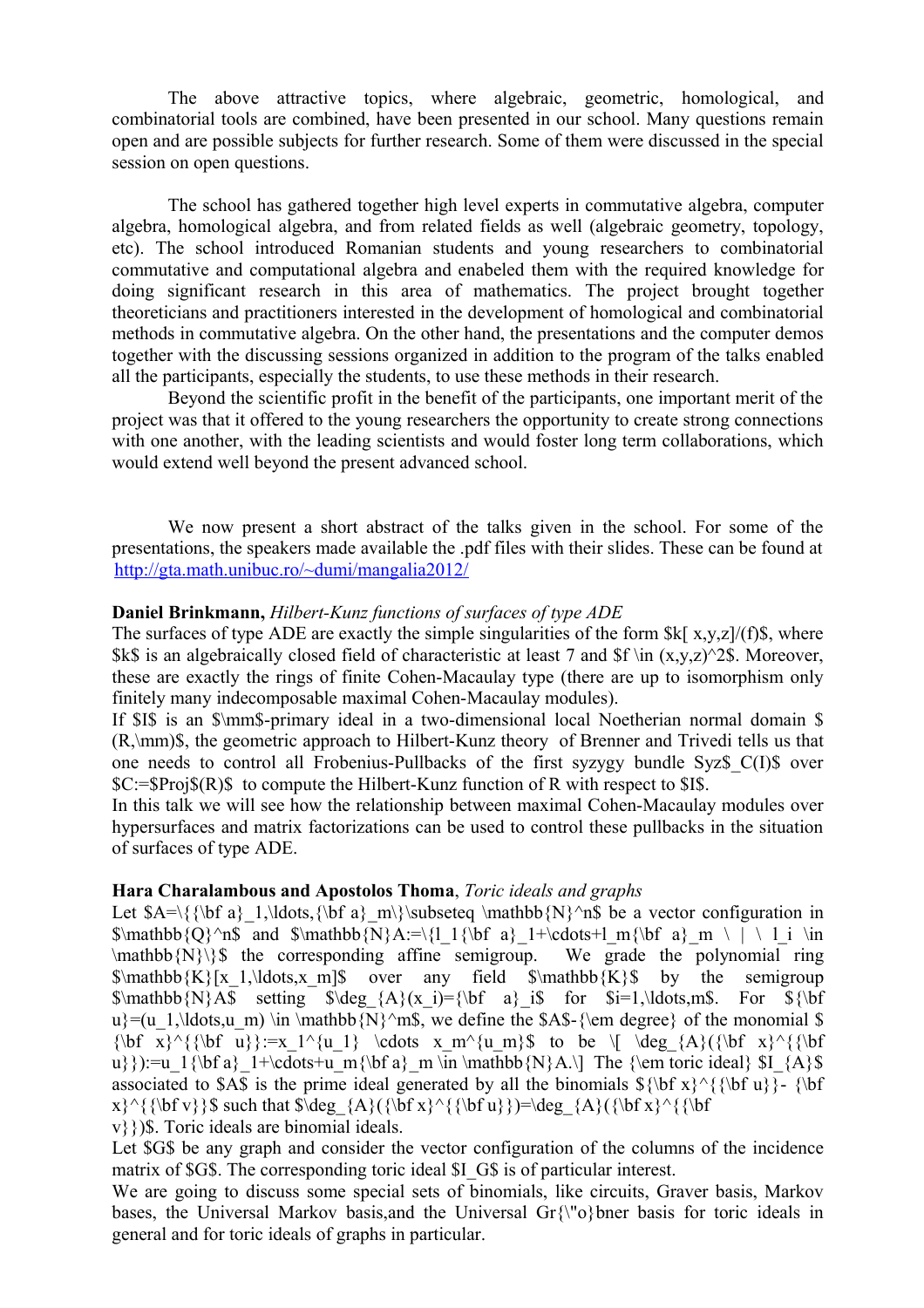## **Mihai Epure**, *A new class of pseudo-Dedekind domains and its star operations extensions*

We study the integral domains \$D\$ satisfying the following condition: whenever \$I>AB\$ with \$I,A,B\$ nonzero ideals, there exist ideals \$A'>A\$ and \$B'>B\$ such that \$I=A'B'\$. It turns out that \$D\$ is a Pr\"ufer pseudo-Dedekind domain of dimension \$1.\$ Then the concept is extended in the star operation setting where the Krull dimension is no longer capped. This is joint work with Tiberiu Dumitrescu and Zaheer Ahmad.

#### **Bogdan Ichim**, *Rational polytopes in combinatorial voting theory*

We describe the use of pyramid decomposition in Normaliz, a software tool for the computation of Hilbert bases and enumerative data of rational cones and affine monoids. Pyramid decomposition in connection with efficient parallelization and streamlined evaluation of simplicial cones has enabled Normaliz to process big triangulations that arise in the computation of Hilbert series related to combinatorial voting theory.

#### **Muhammad Ishaq**, *Stanley depth and sequentially Cohen-Macaulay lexsegment ideals*

We show that if \$I\subset J\$ are monomial ideals of a polynomial algebra \$S\$ over a field, then the Stanley depth of  $J/S$  is smaller or equal to the Stanley depth of  $\sqrt{J}\sqrt{J}\sqrt{I}$ . We give also an upper bound for the Stanley depth of the intersection of two primary ideals. We show that the Stanley depth of \$I\$ is less than or equal to the Stanley depth of any prime ideal associated to \$S/I\$. Also we show that Stanley's conjecture holds for \$I\$ and \$S/I\$ when the associated prime ideals of \$S/I\$ are generated by pairwise disjoint sets of variables. We give an upper bound for the Stanley depth of the edge ideal of a complete \$k\$-partite hypergraph and as an application we give an upper bound for the Stanley depth of a monomial ideal in a polynomial ring \$S\$. We give a lower and an upper bound for the cyclic module \$S/I\$ associated to the complete \$k\$-partite hypergraph. We determine the associated primes of an arbitrary lexsegment ideal \$I\subset S\$. As application we show that \$S/I\$ is a pretty clean module, therefore, \$S/I\$ is sequentially Cohen-Macaulay and satisfies Stanley's conjecture.

## **Martina Kubitzke**, *Lefschetz properties of Artinian algebras and Hilbert series*

In this talk we introduce different kinds of Lefschetz elements of standard graded Artinian kalgebras. We explain how those elements are useful in order to derive special properties of the Hilbert series of the considered algebras, such as unimodality, being an M-sequence etc.

In the second part, we will give several applications of the introduced ideas e.g., to barycentric subdivisions of simplicial complexes, Veronese algebras and if time permits to edgewise subdivisions of simplicial complexes.

## **Julio Jose Moyano-Fernandez**, *Hilbert depth and numerical semigroups*

Let  $F\$  be a field, and consider the positively  $\mathcal{Z}\$ -graded polynomial ring \$R=F[X,Y]\$. In this talk we will briefly discuss the role played by numerical semigroups in the characterization of Hilbert series of finitely generated graded \$R\$-modules of positive depth.

# **Ramakrishna Nanduri***, Combinatorial formulas for the Hilbert coefficients of Schubert varieties in Grassmannians*

In this talk, we give combinatorial formulas for the Hilbert coefficients, \$h\$-polynomial and the Cohen-Macaulay type of Schubert varieties in Grassmannians in terms of the posets associated with them. As a consequence, combinatorial criteria are given for a Schubert

variety to be a complete intersection, Gorenstein and almost Gorenstein respectively. Finally we derive combinatorial formulas for the Hilbert coefficients of the local rings of Schubert varieties in Grassmannians at certain torus fixed points.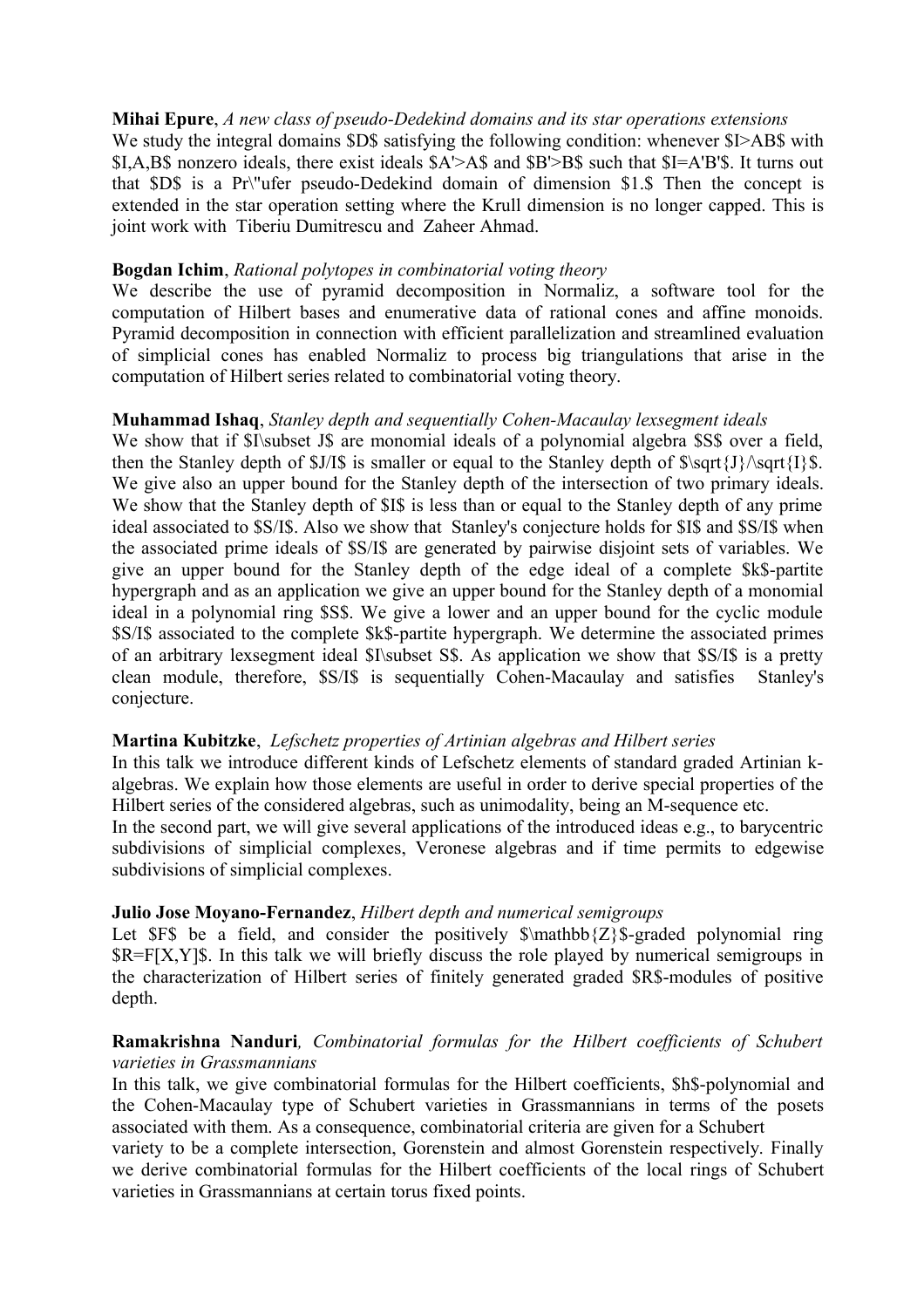# **Ryota Okazaki**, *Construction of minimal free resolutions of some monomial ideals by algebraic discrete Morse theory*

This is essentially a short survey on the recent work, due to E. Sk\"oldberg (arXiv: 1106.1913). In this talk, we will introduce a (not necessarily minimal) graded free resolution of multigraded modules over a polynomial ring which is possibly new. (the connection between our construction and Tchernev's in 2007 is not known).

As an application, we will construct a minimal graded free resolution of a monomial ideal with linear quotients. The key tool to construct is algebraic discrete Morse theory due to M. J\"ollenbeck, V. Welker, and E. Sk\"oldberg. This is a generalization of minimal graded free resolutions due to J. Herzog and Y. Takayama.

## **Anda Olteanu,** *Powers of lexsegment ideals*

All powers of lexsegment ideals with linear resolution (equivalently, with linear quotients) have linear quotients with respect to suitable orders of the minimal monomial generators. For a special subclass of these ideals, we give a complete description of the minimal graded free resolution of their powers. We also find other classes of monomial ideals with linear quotients whose powers have linear quotients, too.

## **Asia Rauf**, *Constructions of Cohen-Macaulay binomial edge ideals*

Let  $SS = K[x_1,\ldots, x_n, y_1,\ldots, y_n]$  be the polynomial ring in \$2n\$ variables with coefficients in a field \$K\$. Let \$G\$ be a graph on vertex set  $\{n\}$ \$. For each edge  $\{\{i,j\}\}$ \$ of \$G\$ with  $i < j$ \$, we associate a binomial \$f  $\{ij\} = x_i$  iy j - x jy i\$. The ideal \$J G\$ of \$S\$ generated by  $f_{ii} = x_iy_i - x_jy_i$  is such that  $f_i \leq y_i$ , is called \textit{the binomial edge ideal} of \$G\$.

We discuss algebraic and homological properties of binomial edge ideals associated with the graphs which are obtained by gluing of subgraphs and the formation of cones. This is a joint work with Giancarlo Rinaldo.

# **Raman Sanyal**, *The entropic discriminant*

The analytic centers of deformations of a real linear hyperplane arrangement constitute a family of algebraic varieties in the data of the arrangement and the deformation. Analytic centers feature in linear programming, statistics, and theoretical neuroscience and relate to constructions in classical algebraic geometry such as polar maps. The locus in the deformation space for which the variety of analytic centers is singular is given by the vanishing of a polynomial -- the entropic discriminant -- and describes the complex branch locus of the polar map associated to the hyperplane arrangement. We will survey the geometric features of the entropic discriminant and their relations to discrete invariants of the hyperplane arrangement. If time permits, we will discuss the codimension 1 case and its real algebraic implications.

## **Peter Schenzel**, *Endomorphism rings of local cohomology modules*

Let \$I\$ be an ideal of a local ring  $(R,\mathbf{m})\$  with  $d = \dim R.\$  For the local cohomology module  $$H^{\wedge}$  I(R)\$ it is a well-known fact that it vanishes for  $$i > d$$  and is an Artinian  $\text{SR}$ -module for  $\text{Si} = d.\text{S}$  In the case that the Hartshorne-Lichtenbaum Vanishing Theorem fails, that is  $H^dI(R) \not= 0.$  we explore its fine structure. In particular, we investigate its endomorphism ring and related connectedness properties. In the case \$R\$ is complete we prove - as a technical tool - that  $H^d$  I(R) \simeq H^d\_{\mathfrak m}(R/J)\$ for a certain ideal  $I \subset R.S$  Thus, properties of  $H^d$  I(R) $\$ s and its Matlis dual might be described in terms of the local cohomology supported in the maximal ideal. (joint work with Majid Eghbali.)

Let  $(R, \mathfrak{m})\$  denote an  $\mathfrak{m}$ -dimensional Gorenstein ring. For an ideal  $I \subset R\$ of height \$c\$ we are interested in the endomorphism ring  $B = \Hom R(H^cI(R), H^cI(R))$ . \$ It turns out that \$B\$ is a commutative ring. In the case of \$(R,\mathfrak m)\$ a regular local ring containing a field \$B\$ is a Cohen-Macaulay ring. Its properties are related to the highest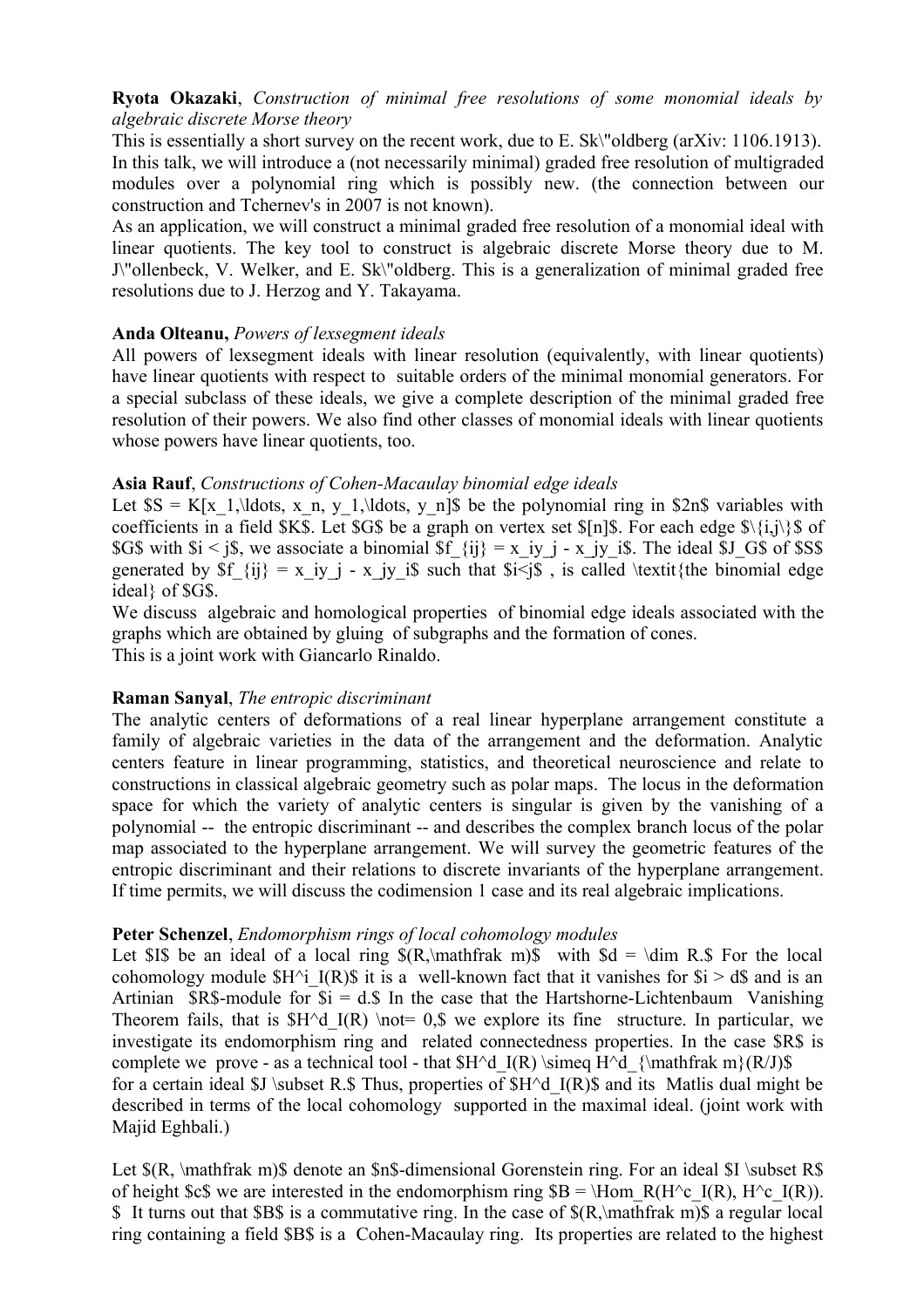Lyubeznik number  $I = \dim k \Ext R^d(k, H^c I(R))$ , d = \dim R/I.\$ In particular  $R \simeq$ B\$ if and only if  $I = 1.5$  Moreover, we show that the natural homomorphism  $I \Sigma x$ t R^d(k, H $\degree$ c I(R)) \to k\$ is non-zero. Further investigations concern a generalization of the Lyubeznik numbers.

## **Peter Schenzel**, *How to visualize the blow up of points in the plane?*

Blowups are an important technique in algebraic geometry, which allow to smooth a singular algebraic variety. It is a challenge to visualize this process even in the case of blowups of points in the affine plane  $X \subset \mathbb{A}^2 \mathbb{R}$ . First results were obtained by M. Brodmann with the aid of the so-called toroidal blowup, a compact embedding of the blowup into affine \$3\$-space. In fact, Brodmann provides a rational parametrization of the toroidal blowup. Unfortunately, the visualization does not work in the neighborhood of \$P \in X\$ because the parametrization tends to indefinite terms of the form  $\frac{\pi}{3}$  (0}{0}\$. Our approach is based on implicitization of the parametric form. By methods from commutative algebra we are able to reduce the implicitization to the computation of a single, fairly simple resultant. This provides an algebraic equation of the implicit surface of the toroidal blowup including the exceptional fiber associated with \$X\$.Surprisingly, this equation has a rather low degree. By applying additional clipping techniques to the implicit surface we are able to visualize the toroidal blowup as well as its deformations by several parameters interactively in real time. The practical aspect of the visualization is build upon the tool \textsc {RealSurf}, designed for the interactive visualization of implicit algebraic surfaces. The methods of the paper provide insights in the structure of blowups of points, even if the points are interactively moved or tend to degenerations. (joint work with Ch. Stussak.)

## **Dumitru Stamate,** *Shellings for semigroups*

We consider the divisorial poset structure on a (numerical) semigroup and study the topology of its open intervals. We give classes of examples where these intervals are (nonpure) shellable. This has consequences in the study of the (nongraded) Koszul property of the semigroup algebra.

## **Alin Stefan**, *The type computation of some classes of base rings*

We give the formulas for computing the type of the base ring associated to a product of transversal polymatroids.

## **2. Information concerning the organization of the event**

## *The topic of the advanced school*: *Discrete invariants in commutative algebra and in algebraic geometry*

*Date and place*: Mangalia, Hotel Paradiso, September 2-8, 2012, September 2- arrival day, September 8- departure day.

*Number of participants* – 50. Number of speakers- 16: 11 from abroad (Greece, Germany, India, Italy, Japan, Pakistan) and 5 from Romania (Bucharest University, Institute of Mathematics "Simion Stoilow" of the Romanian Academy (IMAR), Ovidius University of Constanta, University of Ploiesti, University of Pitesti).

*Scientific committee*: Prof. Winfried Bruns (Osnabrueck, Germania), Prof Peter Schenzel (Halle, Germania) si Prof. Dorin Popescu (Bucuresti, Romania)

*Organizing committee*: Prof. Dorin Popescu (IMAR-Bucuresti), Prof. Viviana Ene (Univ. Ovidius-Contanta), Dr. Bogdan Ichim (IMAR-Bucuresti), Dr. Mircea Cimpoeas (IMAR-Bucuresti) si Asist. Dr. Dumitru Stamate (Univ. din Bucuresti).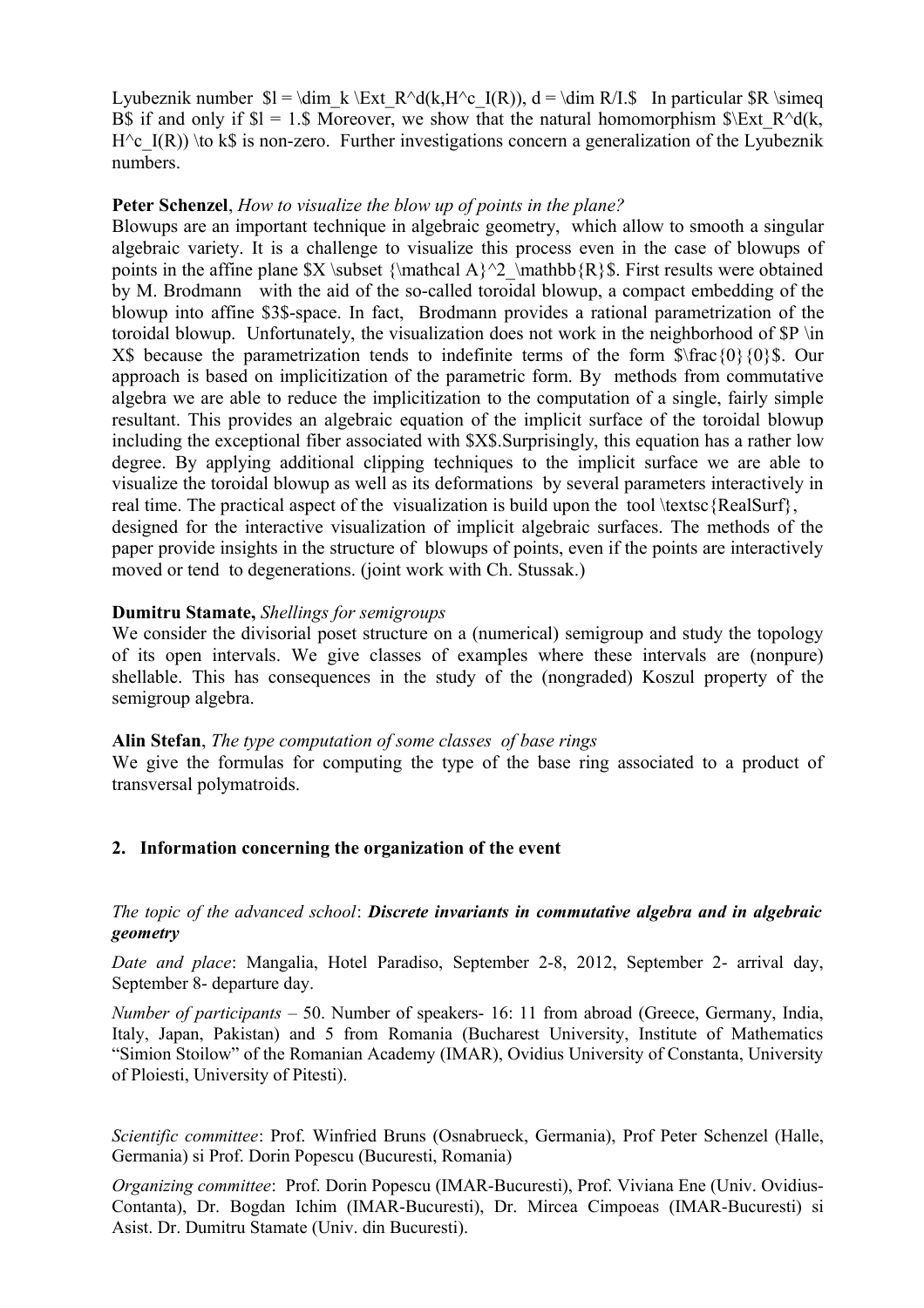Lect. dr. Denis Ibadula (Univ. Ovidius-Constanta) and Mihai Epure (IMAR-Bucuresti) joined the organizing team in Mangalia.

The Scientific Committee led the scientific debates and the open questions session. In addition the Organizing Committee oversaw local matters such as publicity, multimedia and the day-to-day handling of the budget. The following material was presented at the school: posters, list of participants, program of the talks, abstracts.

#### *Advertizing of the school*:

The web page of the project has been prepared before the beginning of the event. It contains special sections for information concerning the organization and program of the school. The web page has been hosted by Faculty of Mathematics and Computer Science, Ovidius University at the address: <http://math.univ-ovidius.ro/sna/edition.aspx?cat=GeneralInfo&itemID=6>

The school was also advertised through correspondence to Romanian colleagues and on the following websites: Faculty of Mathematics and Computer Science, Bucharest University, Institute of Mathematics, Bucharest, and [www.commalg.org](http://www.commalg.org/) (website for the commutative algebra community).

The poster of the school was created by Rosu Ciprian George. It was posted in various universities from Romania.

#### *Selection of the speakers*:

The scientific programme an the selection of the speakers was mainly the duty of the scientific committee. Compared to the initial grant proposal, this committee was extended to include prof. W. Bruns from Univ. Osnabrueck, Germany. All the confirmed speakers from the initial grant application have successfully attended the School.

#### *Selection of the participants*:

Besides the 11 keyspeakers from abroad, there were 39 participants from Romania: researchers, PhD students and students. The advertising of the School, as described above, proved to be very efficient. We would like to emphasize that more than half of the Romanian participants were university students, M.Sc and PhD students or recent PhDs.

#### *Financial aspects*:

The promptitude of the sponsoring agency CNCS-UEFISCDI in evaluating our grant proposal and in the phase of signing the grant allowed more time for the selection of the keyspeakers and for finding a proper location where the School could take place. Guests from abroad were able to find plane tickets with more convenient prices. Also, several of them had financial support for travel from their home institutions.

All these resulted in less money being spent on travel and housing than foreseen at the time of the application. Thus, we were able to support more Romanian participants (including students) than estimated. The budget chapter "Specific Expenses" has increased in order to cover the meals for the extra participants and to buy specific equipments necessary to the presentation (video projector, document camera etc).

*Reports*: The scientific report of this school will be available online at http://gta.math.unibuc.ro/~dumi/mangalia2012/report\_en.pdf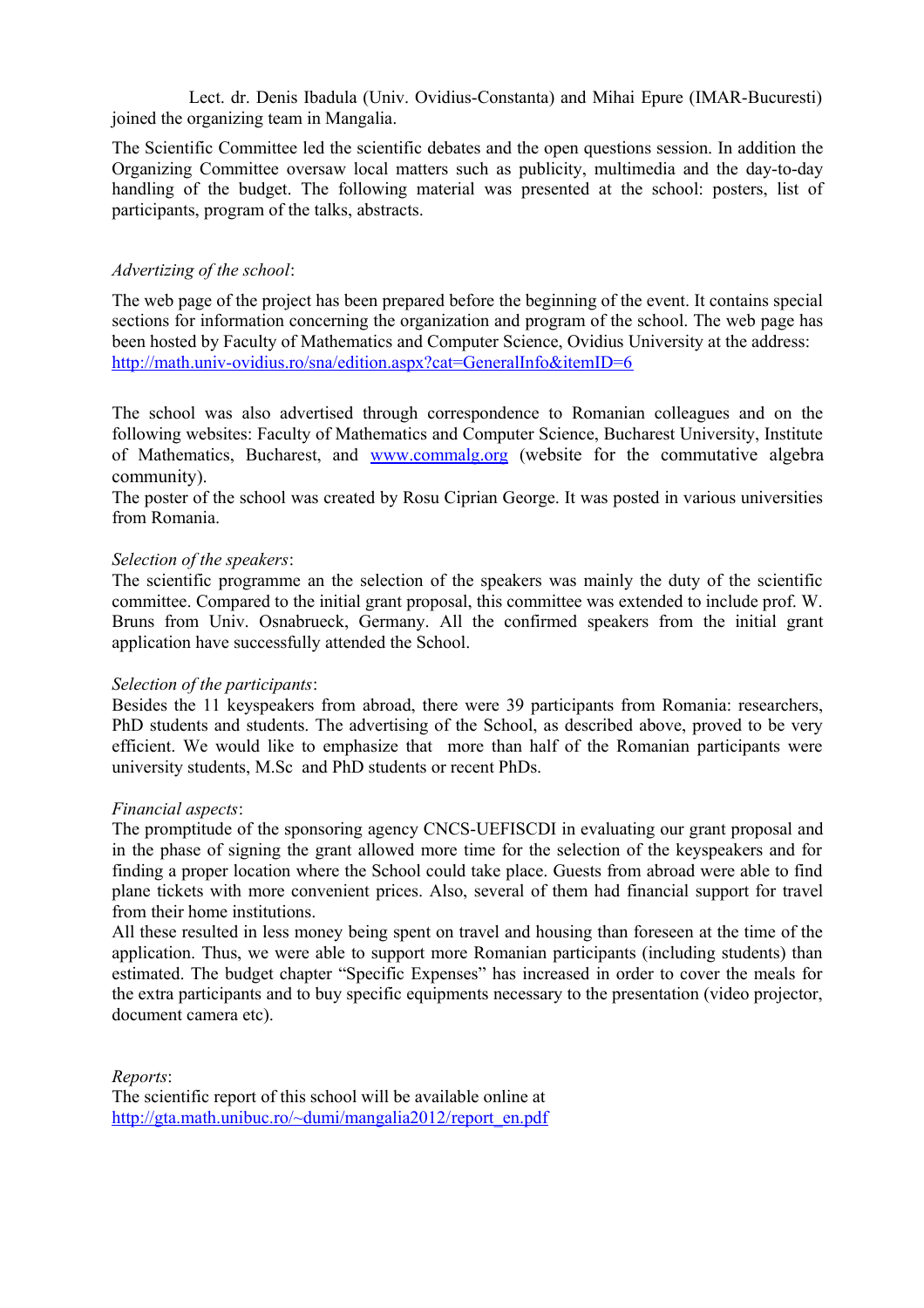# 3. **The final program of the event**

# **Registration: Sunday, 2nd September, 16:00-18:00, Hotel Paradiso, Mangalia**

| <b>Monday</b> |                   |                                                    |  |  |
|---------------|-------------------|----------------------------------------------------|--|--|
| $9:00-$       | P. Schenzel       | Endomorphism rings of local cohomology modules (I) |  |  |
| 10:00         |                   |                                                    |  |  |
| $10:00-$      | Coffee break      |                                                    |  |  |
| 10:30         |                   |                                                    |  |  |
| $10:30-$      | R. Sanyal         | The entropic discriminant                          |  |  |
| 11:20         |                   |                                                    |  |  |
| $11:40-$      | J. Moyano         | Hilbert depth and numerical semigroups             |  |  |
| 12:30         |                   |                                                    |  |  |
|               |                   |                                                    |  |  |
| $15:30-$      | A. Stefan         | The type computation of some classes of base rings |  |  |
| 15:55         |                   |                                                    |  |  |
| $16:05-$      | A. Olteanu        | Powers of lexsegment ideals                        |  |  |
| 16:30         |                   |                                                    |  |  |
| $16:40-$      | Tutorial/Computer |                                                    |  |  |
| 17:30         | Demo (Ene)        |                                                    |  |  |

| Tuesday  |                    |                                                     |  |
|----------|--------------------|-----------------------------------------------------|--|
| $9:00-$  | Charalambous/Thoma | Toric ideals and graphs I                           |  |
| 10:00    |                    |                                                     |  |
| $10:00-$ |                    |                                                     |  |
| 10:30    | Coffee break       |                                                     |  |
| $10:30-$ | P. Schenzel        | Endomorphism rings of local cohomology modules (II) |  |
| 11:30    |                    |                                                     |  |
| $11:40-$ | R. Okazaki         | Construction of minimal free resolutions of some    |  |
| 12:30    |                    | monomial ideals by algebraic discrete Morse theory  |  |
|          |                    |                                                     |  |
| $15:30-$ | D. Stamate         | Shellings for semigroups                            |  |
| 15:55    |                    |                                                     |  |
| $16:05-$ | M. Epure           | A new class of pseudo-Dedekind domains and its star |  |
| 16:30    |                    | operations extensions                               |  |
| $16:40-$ | Tutorial (Stamate) |                                                     |  |
| 17:30    |                    |                                                     |  |

| Wednesday |                     |                                                        |  |  |
|-----------|---------------------|--------------------------------------------------------|--|--|
| $9:00-$   | Charalambous/Thoma  | Toric ideals and graphs II                             |  |  |
| 10:00     |                     |                                                        |  |  |
| $10:00-$  | Coffee break        |                                                        |  |  |
| 10:30     |                     |                                                        |  |  |
| $10:30-$  | M. Kubitzke         | Lefschetz properties of Artinian algebras and Hilbert  |  |  |
| 11:20     |                     | series                                                 |  |  |
| $11:30-$  | D. Brinkmann        | Hilbert-Kunz functions of surfaces of type ADE         |  |  |
| 12:20     |                     |                                                        |  |  |
| $12:30-$  | Ramakrishna Nanduri | Combinatorial formulas for the Hilbert coefficients of |  |  |
| 13.20     |                     | Schubert varieties in Grassmannians                    |  |  |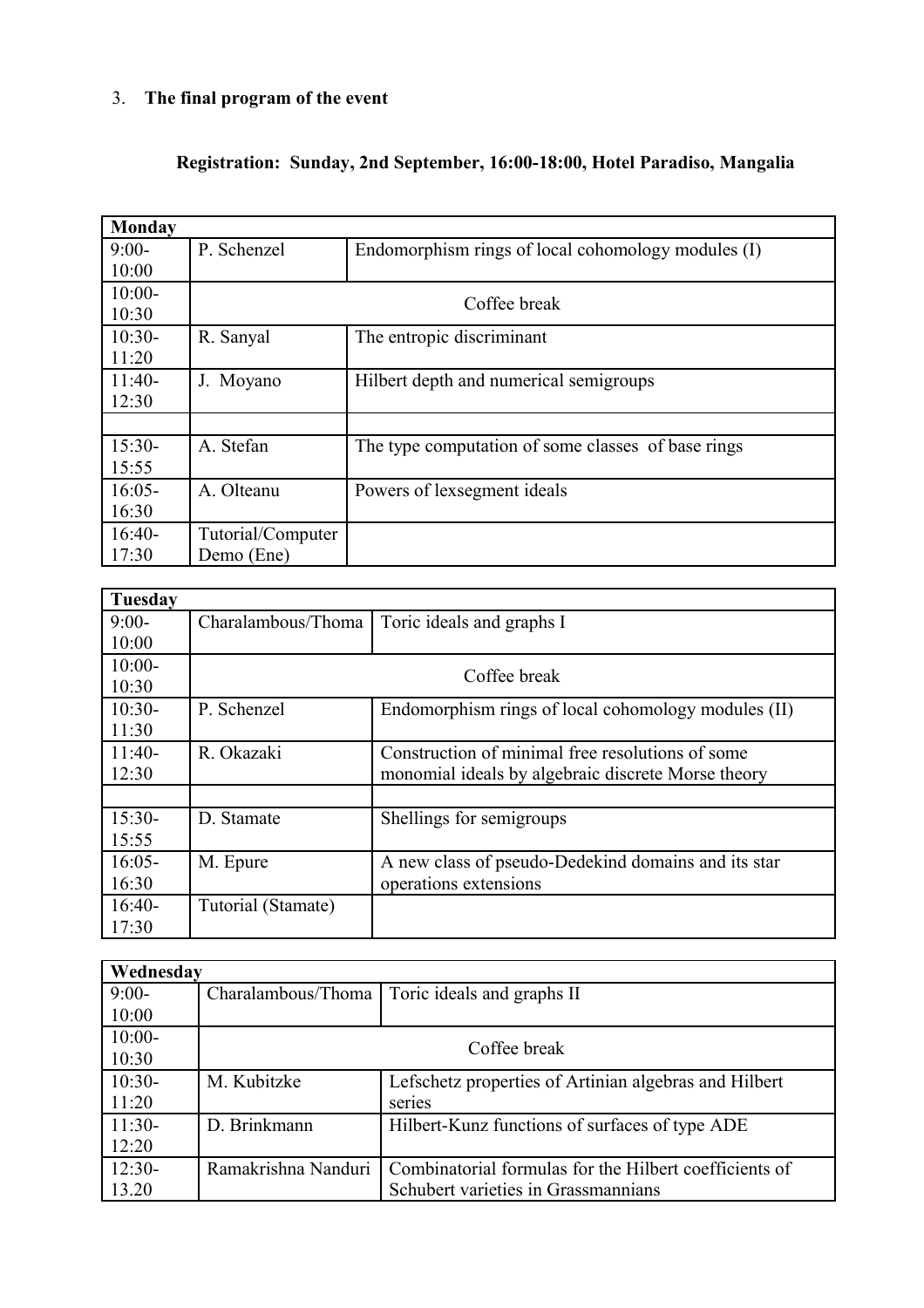| <b>Thursday</b> |                      |                                                      |  |  |
|-----------------|----------------------|------------------------------------------------------|--|--|
| $9:00-$         | P. Schenzel          | How to visualize the blow up of points in the plane? |  |  |
| 10:00           |                      |                                                      |  |  |
| $10:00-$        |                      |                                                      |  |  |
| 10:30           | Coffee break         |                                                      |  |  |
| $10:30-$        | Charalambous/Thoma   | Toric ideals and graphs III                          |  |  |
| 11:30           |                      |                                                      |  |  |
| $11:40-$        | A. Rauf              | Constructions of Cohen-Macaulay binomial edge ideals |  |  |
| 12:30           |                      |                                                      |  |  |
|                 |                      |                                                      |  |  |
| $15:30-$        | Tutorial             | Toric ideals and graphs                              |  |  |
| 16:20           | (Charalambous/Thoma) |                                                      |  |  |
| $16:30-$        | Open problems/       |                                                      |  |  |
| 17:20           | <b>Discussions</b>   |                                                      |  |  |

| Friday   |                    |                                                   |
|----------|--------------------|---------------------------------------------------|
| $9:00-$  | Charalambous/Thoma | Toric ideals and graphs IV                        |
| 10:00    |                    |                                                   |
| $10:00-$ |                    |                                                   |
| 10:30    | Coffee break       |                                                   |
| $10:30-$ | B. Ichim           | Rational polytopes in combinatorial voting theory |
| 11:30    |                    |                                                   |
| $11:40-$ | M. Ishaq           | Stanley depth and sequentially Cohen-Macaulay     |
| 12:30    |                    | lexsegment ideals                                 |

# **4. List of participants**

1 Ioana Amarande (Bucharest University, Romania )

2 Florin Ambro (Institute of Mathematics, Bucharest, Romania )

3 Cristina Anghel (Bucharest University, Romania )

4 Eduard Asadurian (Pitesti University, Romania )

5 Serban Barcanescu (Institute of Mathematics, Bucharest, Romania )

6 Serban Basarab (Institute of Mathematics, Bucharest, Romania )

7 Wladimir Boskoff (Ovidius University, Romania )

8 Daniel Brinkmann (Osnabrueck University, Germany )

9 Hara Charalambous (Thessaloniki University, Greece )

10 Mihai Cipu (Institute of Mathematics, Bucharest, Romania )

11 Andrei Cocalea (Bucharest University, Romania )

12 Adrian Constantinescu (Institute of Mathematics, Bucharest, Romania )

13 Ahmet Dokoyucu (Ovidius University, Romania )

14 Viviana Ene (Ovidius University, Romania )

15 Mihai Epure (Institute of Mathematics, Bucharest, Romania )

16 Petru Hlihor (Bucharest University, Romania )

17 Denis Ibadula (Ovidius University, Romania )

18 Bogdan Ichim (Institute of Mathematics, Bucharest, Romania )

19 Irina Ilioaea (Bucharest University, Romania)

20 Cristodor Ionescu (Institute of Mathematics, Bucharest, Romania )

21 Gabriel Iorgulescu (Ovidius University, Romania )

22 Muhammad Ishaq (National University of Science and Technology, Islamabad, Pakistan )

23 Daniel Ivan (Institute of Mathematics, Bucharest, Romania )

24 Martina Kubitzke (Goethe Universitaet, Frankfurt am Main, Germany)

25 Vlad Margarint (Bucharest University, Romania )

26 Julio Jose Moyano-Fernandez (Osnabrueck University, Germany )